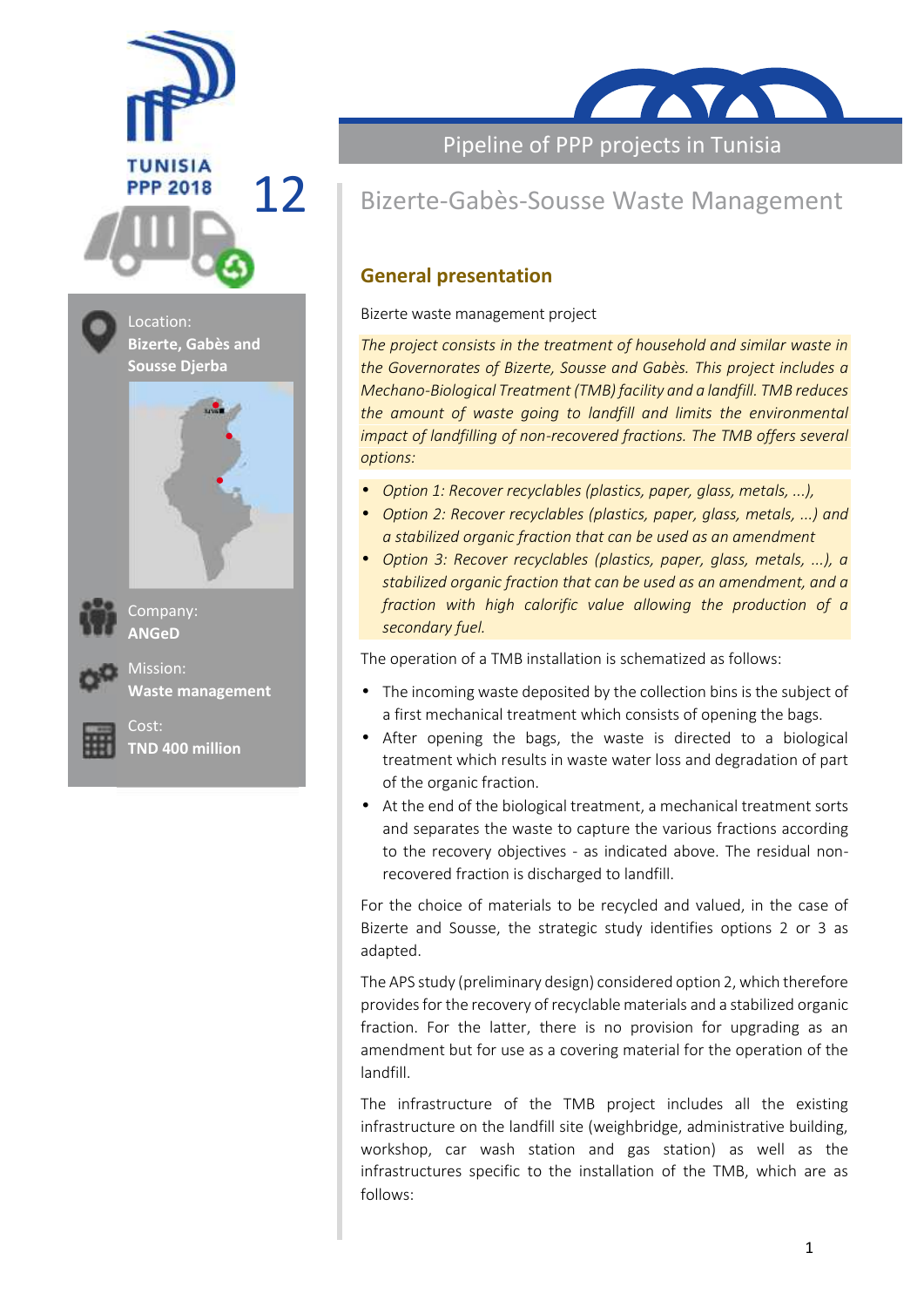

- Access road and internal roads
- Additional weighbridge for weighing trucks to the landfill (after the 2<sup>nd</sup> stabilization stage)
- Administrative building
- Mechanical workshop for loader maintenance
- Garage for loaders
- Reception and unloading hall
- Post-processing and storage hall for recyclables (bales and containers)
- Pavements in the area of biological treatment activity
- Leachate storage pond
- Surface water retention basin
- Laboratory for analyzes to be performed during the TMB process

The residual non-recovered fraction is discharged to landfill. The landfill receives on average 53% of the quantities received on the TMB.

The extension of the existing landfill is designed to take into account the need for water control and leachate management.

The table in annex 1 presents general characteristics of the project.

# **Project rationale**

The Sousse landfill is saturated, its extension was planned by the construction of an inter-bin area between the existing bins 1 and 2. In conjunction to the extension of the landfill, mechanical-biological treatment plant was studied.

The project aims at establishing an integrated waste management system in the Governorates of Bizerte, Sousse and Gabès and to improve the sanitary conditions of the will have neighbouring populations of the landfill site.

The project will contribute to the protection of the environment: the project is necessary to eradicate the illegal deposits of waste that are a source of contamination.

This concerns groundwater contaminated by untreated leachates. The project therefore will improve the protection of groundwater.

This also applies to the atmosphere contaminated by the fumes from landfill fires and the dust or light waste. The project contributes to reducing the air pollution corresponding to these emissions.

More particularly, the project will modify the characteristics of the waste to be buried, and consequently reduce the environmental impact of the landfill and the resulting nuisances:

- Reduction of the amount of waste to be landfilled: a 50% reduction in the amount of waste thanks to the TMB.
- Reduction of environmental emissions (leachate, biogas, odours, etc.)
- Reduced leachate management issues. The TMB will reduce the amount of leachate, the leachate concentration, the amount of concentrate to be removed, and will use fresh leachates to humidify the TMB windrows.
- Reduction of the amount of biogas

The project will contribute to the development of the circular economy:

- By sorting and recycling recoverable fractions that can either be recycled, converted into secondary fuel or a combination of both.
- Production of a stabilized fraction that will be used as an intermediate discharge cover.

### **Legal and institutional framework**

Institutional structures adapted for the sustainable management of TMBs in Tunisia will have to bring greater efficiency at costs and encourage the intervention of the private sector in the development, operation and management of these facilities, at least for purely operational aspects.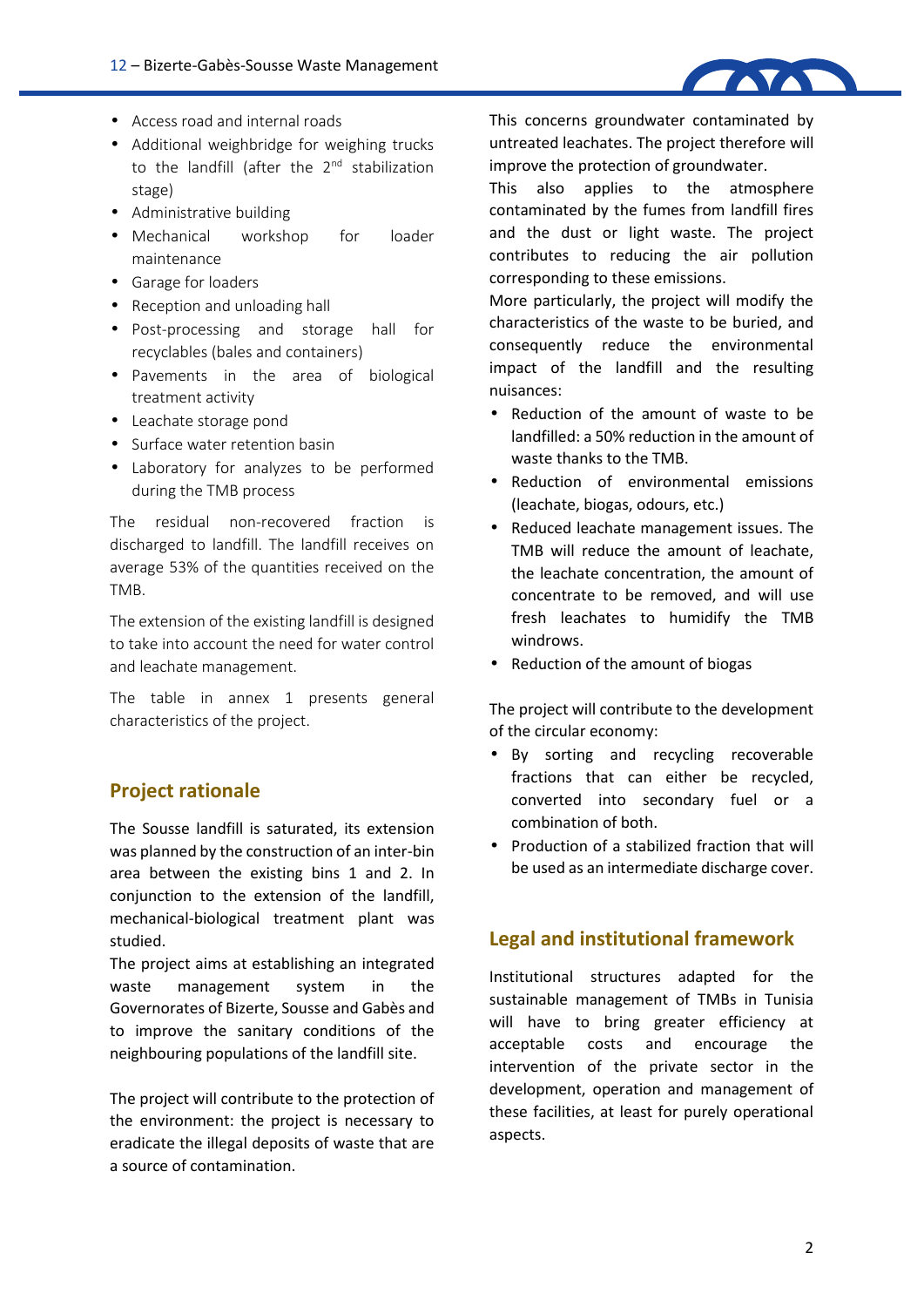

#### **Current situation of the contracts**

Until now, ANGeD has been responsible for the construction and operation of transfer centers and landfill sites, although it should be noted that some municipalities manage their own transfer centers.

From 2005, management contracts for the management of the transfer and disposal of solid waste have been awarded for a period of 5 years (in fact, comparable to simple service contracts); at present, these management contracts are the only real PPP experience in the field of solid waste management in Tunisia.

These contracts cover the provision of infrastructure operation and management services but **without private sector involvement in the financing of infrastructure**. The design or implementation of the facilities because the investment requirements are minimal and focus on the provision of means of exploitation (vehicles, leachates treatment plants, catchment and flaring gas discharge stations and equipment).

#### **Current situation of cost recovery and tariffs**

Resources from the payment of the fee paid by the landfill customers currently allow ANGeD to cover about 20% of the operating costs of the landfill and transfer service. These resources are supplemented by state subsidies (mainly the environmental protection tax).

The current system of financing the landfill of waste (20% borne by municipalities and 80% by the environmental protection tax) would not allow, in the case of a PPP, to ensure the recovery of waste. costs. Even the **operating costs could only be partially covered**.

In the case of TMB the valuation of by-products provides a recipe. Under no circumstances can this recipe cover the full cost, or even the simple cost of operating the facility. However, the legal aspect of the ownership of valuation revenues needs to be clarified.

#### **Current legislative framework**

Overall, the existing institutional and legal framework in Tunisia is well suited to the implementation of PPP projects and contracts.

In the solid waste management infrastructure public services, Tunisia also benefits from a mixed recovery system for the costs of post collection of solid waste, fueled in part by royalties paid by landfill customers. partly through a grant from FODEP from the proceeds of the tax for the protection of the environment, which allows to ensure more generally a good level of recovery of operating costs of services (but cannot ensure selffinancing).

However, as mentioned above, the performance of the royalty collection system remains insufficient since it currently **covers** only around **20% of the operating costs** of the waste transfer and landfill service.

Recent legislative changes have broadened the PPP options that it is theoretically possible to implement in Tunisia to a wide range of contracts including the various types of contract: Service contract, Management contract, Affermage, Concession and Asset Transfer.

On the other hand, in the particular field of solid waste management, the creation decree of ANGeD has not been modified, preventing the agency from granting private persons concessions for the financing, the realization and the management of solid waste. exploitation of the works.

In addition, given the weakness of its own resources, particularly financial, the agency would not be able to be the licensing authority able to reassure private operators.

#### **The distribution of roles and actors**

*Project management*, whether it is the current installations on which a TMB or a new complete TMB + discharge facility is added, is provided by the **ANGed**.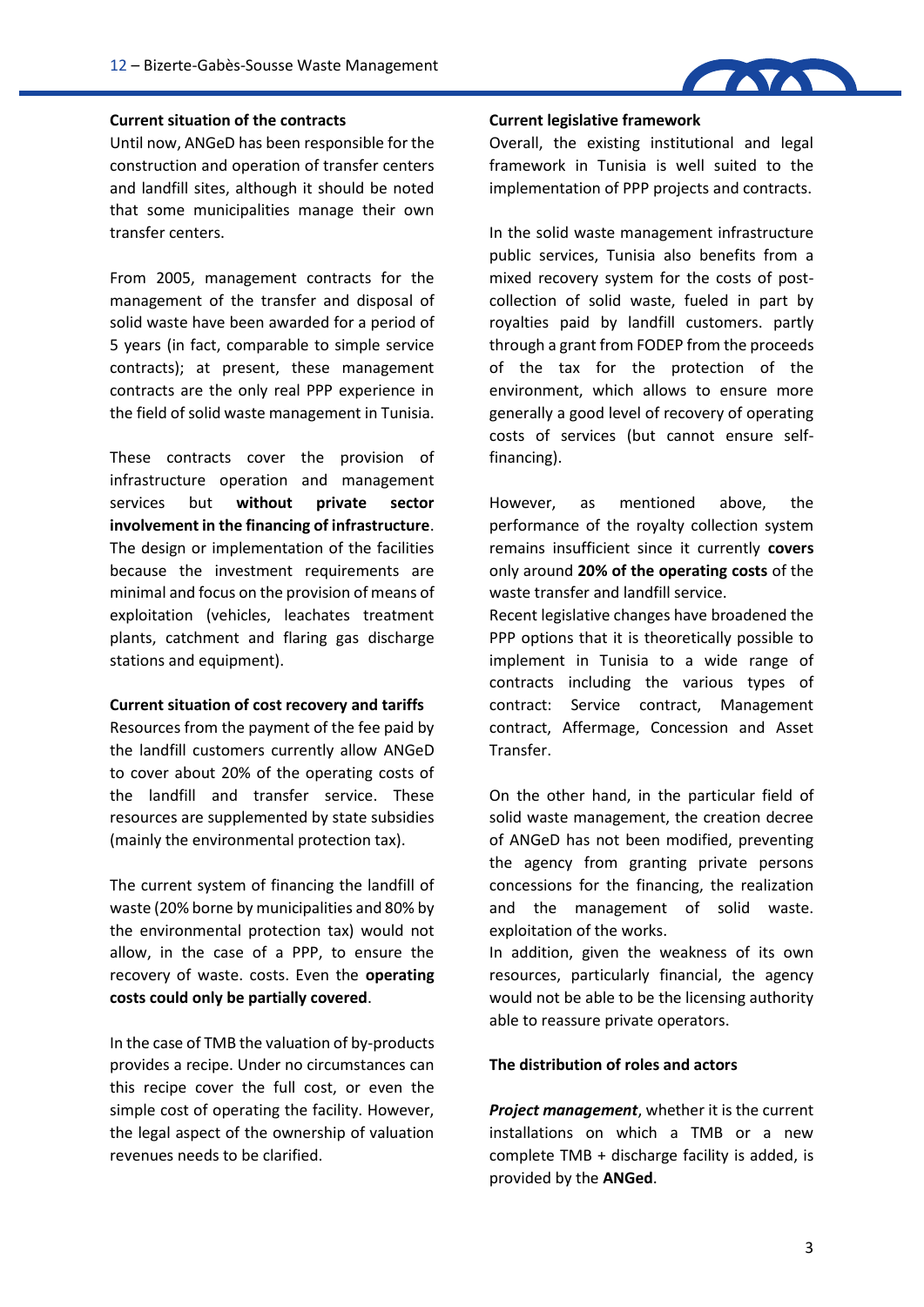

The alternative is private sector investment, but the current cost recovery conditions represent too high a risk for such an alternative. Moreover, as mentioned above, the current legal system would not allow ANGed to make a concession.

*Project management assistance* (AMO) is a recognized function. Typically this role is assigned to a private consultancy firm with the necessary technical, legal and financial skills, and which is responsible for assisting the Project Owner in the preparation of projects and calls for tenders (technical studies, environmental and social impact studies, consultation and communication support, legal and administrative assembly studies, DCE) in the analysis of tenders, the finalization of contracts, and the supervision of works and operations . This assistance is desirable for a program as important as that envisaged here. This is a private sector intervention.

The **design / planning of installations** is generally divided between the Contracting Authority - or more specifically the AMO - and the builder.

In the case of a complete project management, the project owner will carry out detailed studies of the planned installation. The AMO then plays the role of Project Manager and will carry out project studies (APS and APD) and Project.

In a **design-build (DB) tender**, the contracting authority has a functional program prepared and a solution studied at the APS level, the rest of the design studies will be carried out by the designer of the consortium of the design contract.

In both cases it is a specialized design office. This is a private sector intervention.

The **realization of the installations** is the responsibility of the construction companies (equipment and civil engineering).

This is a private sector intervention.

For the exploitation it seemed appropriate to indicate the distinction between Exploitation without Major maintenance renewal (GER) or Exploitation with GER. The client can always reserve the possibility of self-management of the GER. On mechanical or thermal installations such a solution is rarely recommended and remains rather marginal. There is a range of possibilities for private operator intervention, from a simple service contract based primarily on the provision of means prescribed by a contract, to a global

service (including GER) for a price. fixed per tonne processed with commitment to the farm's performance in terms of availability, processing capacity, emission compliance, management of recoverable by-products and residues to be eliminated and restoration of the installation in perfect working order at the end of the contract.

As mentioned above, ANGed is currently a facility operator.

But the exploitation can also be entrusted to a specialized private company.

In the latter case it is a private sector intervention.

The operational control of the installations is currently ensured by the ANGed, but may be entrusted to a specialized design office. It is a typical mission of Assistance to Contracting Authority

Facility finance is a primary function. In the current situation, given the uncertainty of cost recovery, this solution appears to represent a level of risk that is difficult for the private sector to accept.

#### **PPP and concession legal framework**

### *PPP*

- Law n° 49-2015 dated 27 November 2015, on Public-Private Partnership Contracts
- Government Decree n°771 dated 20 June 2016, on composition and prerogatives of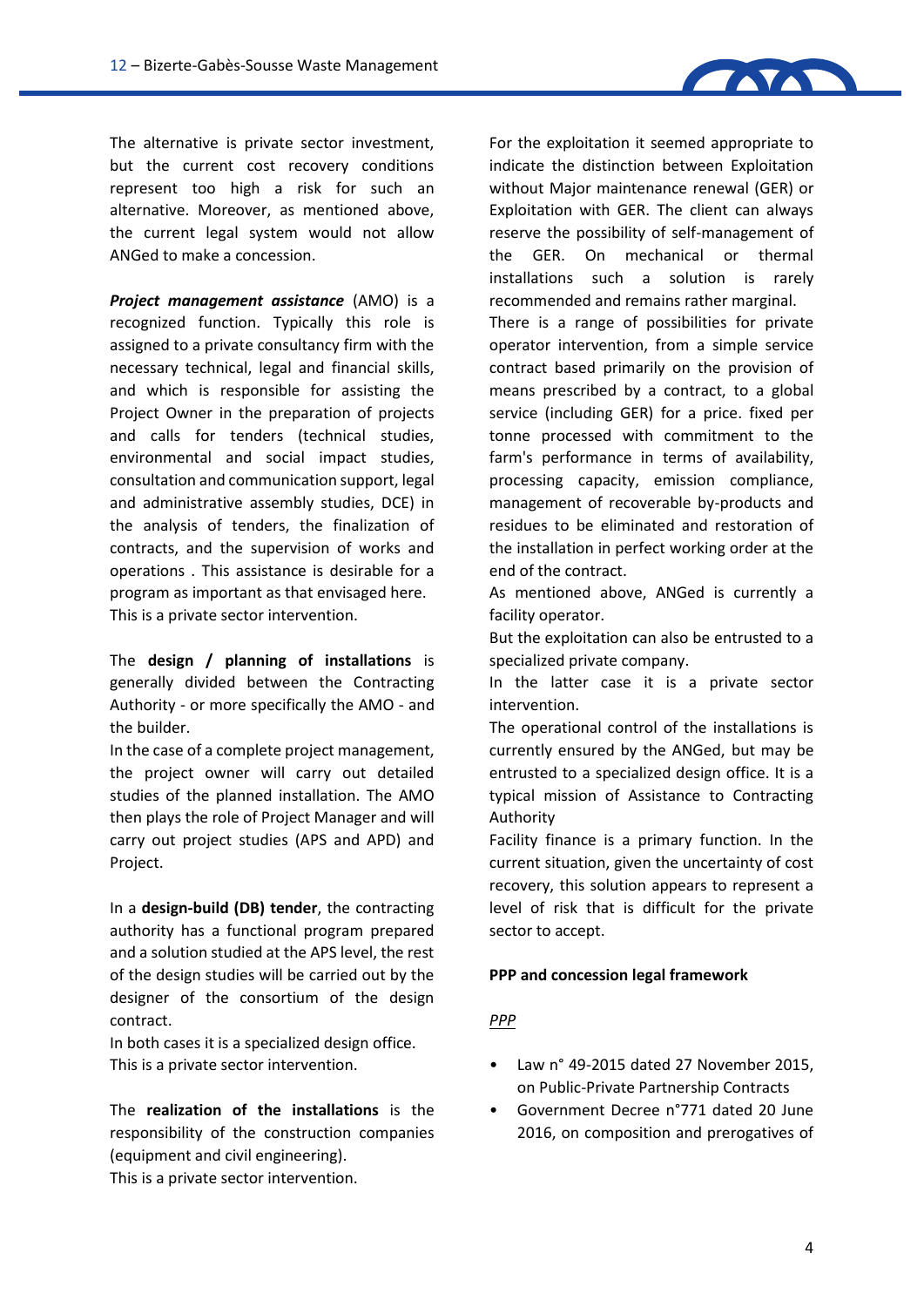the strategic council for Public-Private Partnership Contracts

- Government Decree n°772 dated 20 June 2016, on fixing the conditions and procedures for entrusting Public-Private Partnership Contracts
- Government Decree n°782 dated 20 June 2016, on the modalities for keeping register of the actual dues encumbering the works, facilities and equipment set under Public-Private Partnership Contracts:
- Government Decree n°1104 dated 4 July 2016, on conditions and modalities for fixing the counterpart money to be paid by the public entity to the project company, and fixing the conditions and modalities for transfer and pledging of claims.
- Government Decree n°1185 dated 14 October 2016, on organization and responsibilities of the general Public- Private Partnership Authority.

#### *Concessions*

- Law n°2008-23 dated 1st April 2008, on the status of concessions
- Decree n° 2010-1753 dated 19 July 2010, on the conditions and procedures for entrusting concessions.
- Decree n° 2013-4631 dated 18 November 2013, modifying and complementing Decree n° 2010-1753 dated 19 July 2010, on the conditions and procedures of entrusting concessions.
- Decree n° 2013-4630 dated 18 November 2013, on the creation of a Concession follow-up Unit as part of the Presidency of the Government.

### **Completed technical studies**

### **Bizerte**

The APS (preliminary design) study was finalized in May 2018. This study includes the following studies:

- A complementary geotechnical study of the Bizerte landfill + Geotechnical supplement - Piezometers
- A characterization of the household waste of the Governorate of Bizerte for the mechano-biological treatment

#### **Sousse**

The APS (preliminary design) study was finalized in November 2018. This study includes the following studies:

- A geotechnical study of the zones 2 and 3 of the landfill of Sousse
- A characterization of the household waste of the Governorate of Sousse for the mechano-biological treatment

#### **Gabès**

The APS (preliminary design) study was finalized in November 2018. This study includes the following studies:

- A complementary geotechnical study of the Gabès landfill site + Geotechnical supplement - Piezometers
- A topographic survey was carried out
- A characterization of the household waste of the Gabès Governorate with a view to mechano-biological treatment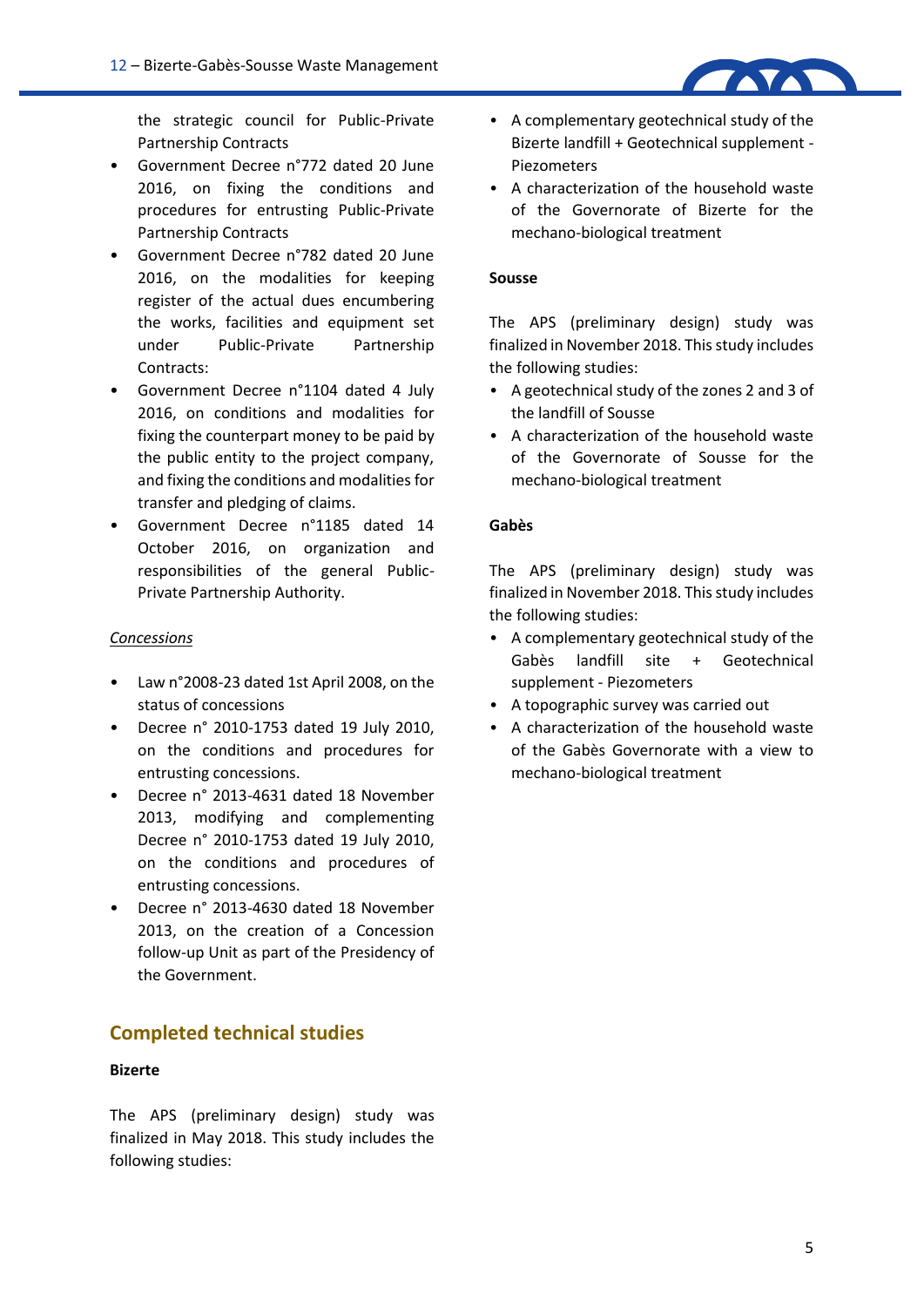# **Technical studies completed or to be carried out**

- Validation of the scope of the project (Waste Management Master Plan for the Governorates of Bizerte, Sousse and Gabès)
- Social and environmental impact study
- Feasibility study including PPP feasibility study
- Preparation of the PPP tender documents for the project

# **Prospective implementation schedule**

- Procurement phase: 2019-2020
- Construction Phase: 2020-2022

**Annex 1: Main characteristics of the projects**

• Operation Phase: 2022-2042

### **Estimated CAPEX, OPEX**

The table in Annex 2 presents the estimated costs.

**TAYAT** 

|                | <b>CAPEX</b> | <b>OPEX</b> |  |  |
|----------------|--------------|-------------|--|--|
|                | M TND        | M TND/year  |  |  |
| <b>Bizerte</b> | 137.7        | 62.1        |  |  |
| <b>Sousse</b>  | 191.5        | 60.8        |  |  |
| Gabès          | 62.7         | 26.4        |  |  |

|                | <b>Site</b>         | <b>Waste</b><br><b>Production</b> | <b>Maximum</b><br><b>TMB</b><br>capacity | <b>Applicable</b><br>option | <b>TMB</b><br>surface | <b>Type of</b><br>bio-<br>treatment | <b>Total lines</b><br>of.<br>mechanical<br>treatment | <b>Landfill</b><br><b>burial</b><br>capacity | <b>Surface of</b><br>the<br><b>Discharge</b> |
|----------------|---------------------|-----------------------------------|------------------------------------------|-----------------------------|-----------------------|-------------------------------------|------------------------------------------------------|----------------------------------------------|----------------------------------------------|
| <b>Unit</b>    | N/A                 | kt/year<br>2022-2041              | kt/year                                  | 1, 2 or 3                   | Hectare               |                                     |                                                      | k cubic<br>meters                            | Hectare                                      |
| <b>Bizerte</b> | Current<br>landfill | $167 - 213$                       | 266                                      | 2 or 3                      | 9.2                   | Membrane                            | 2                                                    |                                              | 13                                           |
| <b>Sousse</b>  | Current<br>landfill | $257 - 447$                       | 558                                      | $2$ ou $3$                  | 15                    | Membrane                            |                                                      |                                              |                                              |
| Gabès          | Current<br>landfill | $86 - 117$                        | 117                                      | $2$ ou $3$                  | 6                     | Membrane                            |                                                      | 165                                          | 7.5                                          |